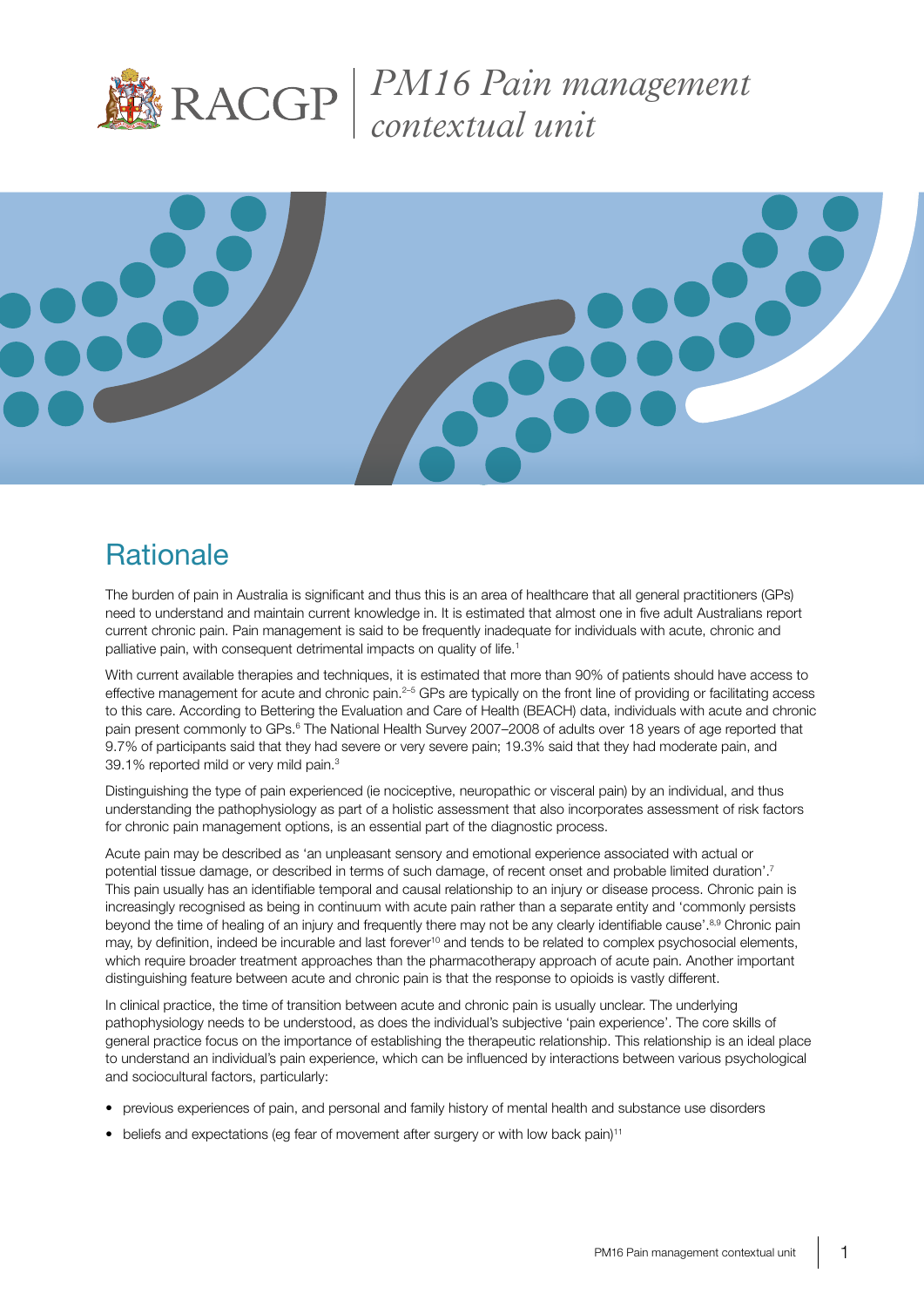- mood tendency to negative affect and coping abilities (eg propensity to catastrophise, neuroticism and anxiety, rumination, hypervigilance)<sup>12</sup>
- social determinants of health and cultural factors (eg socioeconomic status, ethnicity, language, geography, age, gender, health literacy, social and community supports, relevant cultural health beliefs)
- presence of aberrant drug-related behaviours,<sup>13</sup> which raises concerns about possibility of drug seeking and/or dependence.

Consideration of these factors can assist in assessing an individual's risk of developing chronic pain. If risk factors are recognised early and addressed, risks of progression and development of complications such as opioid misuse can be minimised. The costs of chronic pain are significant and include negative mental health with increased rates of depression and anxiety, financial difficulties due to impacts on employment, relationship breakdowns and social isolation.14

Assessment of pain can be more complicated in individuals who are young, elderly, have particular disabilities, or are from culturally and linguistically diverse (CALD) backgrounds. Use of effective communication, having an awareness of how pain can present in different individuals, and consideration of use of visual analogue scales can be helpful in these groups and, indeed, in dealing with all individuals experiencing pain. Use of scales such as the Pain Enjoyment General (PEG) activity scale,15 which focuses on impacts on activity rather than pain intensity, can also be useful. Refer to the 'Useful pain management resources and tools' section for examples of these scales.

There is often a need for an effective multi-modal approach for at-risk individuals with acute pain or individuals who have chronic pain to address biological and psycho-sociocultural factors that may be contributing. The type of approach required depends largely on the type of pain and the factors contributing to the individual experience of pain, but may include collaborating with pain specialists, physiotherapists, occupational therapists, mental health professionals, social workers, acupuncturists and massage therapists. Effective chronic pain management involves a long-term multidisciplinary management plan. Focusing on just one aspect of management (medications, physical therapy or psychological approaches) is unlikely to lead to positive outcomes (such as improved daily function). Understanding the influences of potential for secondary gain and consequent risks of individual disempowerment, and addressing these through the avenues required (such as communication with the employer if consent is provided), is another important aspect of care.

Using best practice guidelines enables institution of the most effective pharmacological and/or non-pharmacological modalities that optimise the individual's possibility for recovery. Recent evidence suggests that GP compliance with guidelines in regards to use of opioid analgesics for chronic, non-malignant pain is unfortunately low, suggesting the need for improved access to resources and training for GPs.<sup>16</sup> Health education is typically an important part of pain management, providing information on potential side effects and the limitations of medications prescribed, risks of addiction, addressing fears and unreasonable expectations, considering risk of misuse of analgesics, avoiding (or deprescribing) opiate-based therapy (apart from brief exceptional cases), enhancing self-efficacy (eg through exercise, weight loss, nutrition, strengthening core stabilisers) and establishing a clear person-centred management and review plan are all important aspects of quality care.

Providing care to patients in pain can be complex and at times challenging. Individuals in pain are often vulnerable and can have their sense of self challenged, particularly if the pain impairs their ability to function and to carry out their normal roles in society and/or within their family. It is common for individuals to describe feelings of hopelessness, helplessness, desertion and anger, and GPs may experience frustration when pain fails to respond to treatment.

Maintaining currency with understanding of pain and how it is managed is important, as new areas such as the role of pharmacogenomics in pain management become apparent. Genetic factors need to be considered within the context of the multiple factors outlined above that influence an individual's response to pain and to analgesia. An example of this is the CYP2D6 polymorphism, which can impact the rate of metabolism of medications like codeine and tramadol.<sup>17,18</sup>

A strict legislative framework is in place to minimise risks of prescription drug dependence. All GPs need to be aware of the regulatory responsibilities current in each state and territory and should follow guidelines when prescribing analgesic and other potentially addictive medications.19 The landscape of prescribing analgesics and other drugs of dependence is currently changing with the pending implementation of the Electronic Recording and Reporting of Controlled Drugs, or real-time prescribing program. This may assist the identification of a number of those seeking opioids from multiple sources. GPs need to be aware of these changes and to implement appropriate processes into their clinical work to ensure that they remain up to date to improve quality and safety. Every GP should have strategies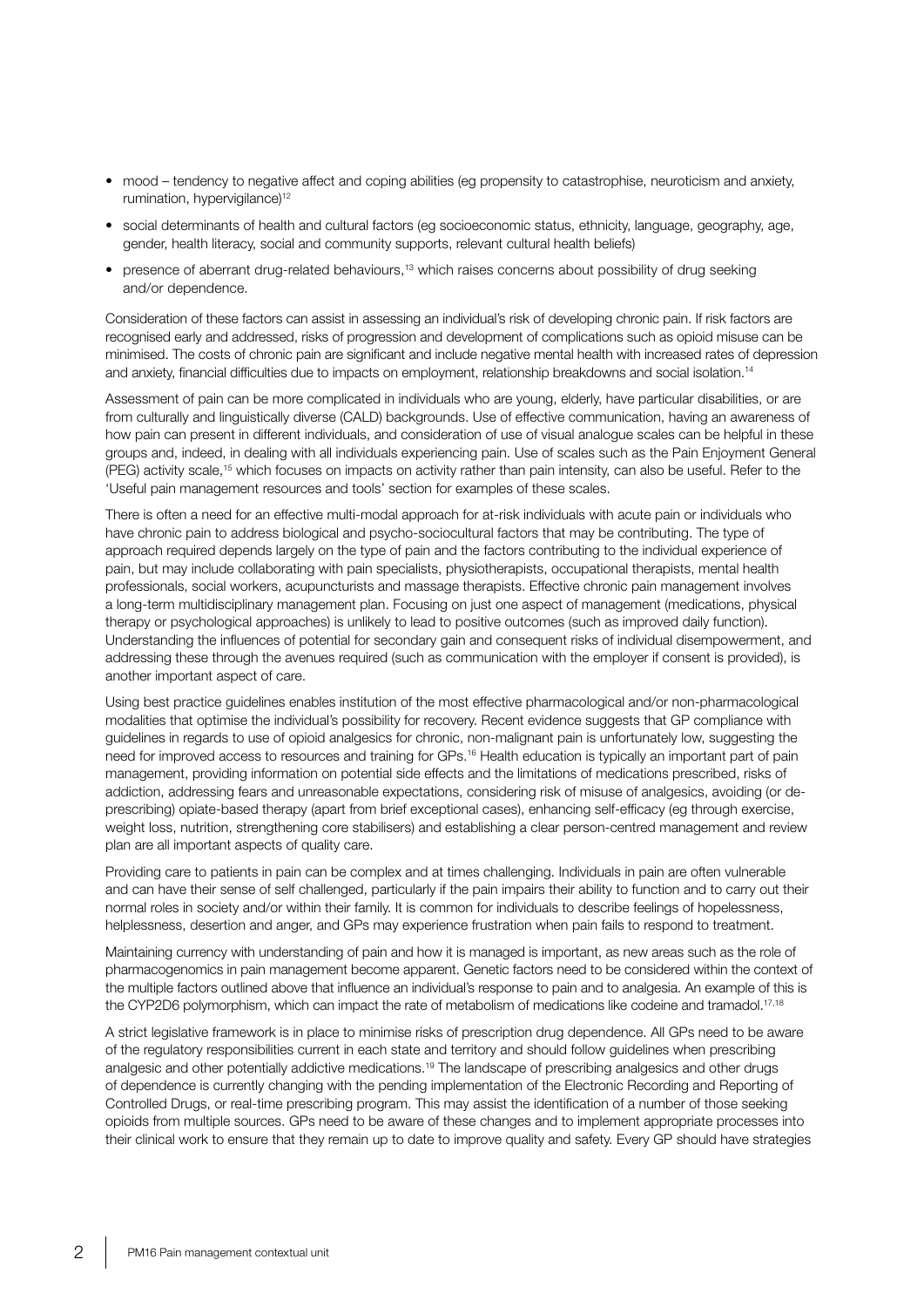at hand to manage individuals who present with signs consistent with prescription drug dependence. Individuals presenting with these flags require the same holistic care to manage the often complex contributing factors to their experience of pain and their perception of requirements for analgesic medication.

### Related contextual units

AM16 Addiction medicine

PS16 Psychological health

MS16 Musculoskeletal and sports medicine

CY16 Children and young people's health

CO16 Care of older people

DB16 Individuals with disabilities

RC16 Residential care

OP16 Oncology and palliative care

#### **References**

- 1. Blyth FM, March LM, Brnabic AJ, Jorm LR, Williamson M, Cousins MJ. Chronic pain in Australia: A prevalence study. Pain 2001;89(2–3):127–34.
- 2. Walsh NE, Brooks P, Hazes JM, et al. Standards of care for acute and chronic musculoskeletal pain: The Bone and Joint Decade (2000–2010). Arch Phys Med Rehabil 2008;89(9):1830–45.
- 3. Deyo RA, Mirza SK, Turner JA, Martin BI. Overtreating chronic back pain: Time to back off? J Am Board Fam Med 2009;22(1):62–68.
- 4. Weiner DK, Kim YS, Bonino P, Wang T. Low back pain in older adults: Are we utilizing healthcare resources wisely? Pain Med 2006;7(2):143–50.
- 5. Pain Australia. National Pain Strategy. Pyrmont, NSW: Pain Australia, 2011. Available at www.painaustralia.org.au/the-national-painstrategy/national-pain-strategy.html [Accessed 1 March 2016].
- 6. Britt H MG, Charles J, Henderson J, et al. General practice activity in Australia 2009–10. Canberra: Australian Institute of Health and Welfare, 2010.
- 7. Ready LB, Edwards T. Management of acute pain: A practical guide. Seattle: IASP Press, 1992.
- 8. Merskey H, Bogduk N, editors. Classification of chronic pain: Descriptions of chronic pain syndromes and definitions of pain terms. 2nd edn. Seattle, WA: International Association for the Study of Pain, 1994. Available at www.iasp-pain.org/files/Content/ContentFolders/ Publications2/FreeBooks/Classification-of-Chronic-Pain.pdf [Accessed 1 March 2016].
- 9. International Association for the Study of Pain. IASP taxonomy. Washington: IASP, 2014. Available at www.iasp-pain.org/Taxonomy [Accessed 7 March 2016].
- 10. Ballantyne JC, Sullivan MD. Intensity of chronic pain The wrong metric? N Engl J Med 2015;373(22):2098–99.
- 11. Wertli MM, Rasmussen-Barr E, Held U, Weiser S, Bachmann LM, Brunner F. Fear-avoidance beliefs A moderator of treatment efficacy in patients with low back pain: A systematic review. Spine J 2014;14(11):2658–78.
- 12. Flor H, Hermann C. Biopsychosocial models of pain. In: Dworkin RH, Breitbart WS, editors. Psychosocial aspects of pain: A handbook for health care providers. Vol. 28. Progress in pain research and management. Seattle: IASP Press, 2003; p. 47–75.
- 13. New South Wales Therapeutic Advisory Group. Preventing and managing problems with opioid prescribing for chronic non-cancer pain. Darlinghurst, NSW: NSW TAG, 2015. Available at www.ciap.health.nsw.gov.au/nswtag/documents/publications/practical-guidance/ pain-guidance-july-2015.pdf [Accessed 2 March 2016].
- 14. Holmes A, Christelis N, Arnold C. Depression and chronic pain. Med J Aust 2013;199(6 Suppl):S17–20.
- 15. Krebs EE, Lorenz KA, Bair MJ, et al. Development and initial validation of the PEG, a three-item scale assessing pain intensity and interference. J Gen Intern Med. 2009;24(6):733–38.
- 16. Holliday S, Magin P, Dunbabin J, et al. An evaluation of the prescription of opioids for chronic nonmalignant pain by Australian general practitioners. Pain Med 2013;14(1):62–74.
- 17. Anderson BJ, Palmer GM. Recent pharmacological advances in paediatric analgesics. Biomed Pharmacother 2006;60(7):303–09.
- 18. Lotsch J, Geisslinger G. Current evidence for a genetic modulation of the response to analgesics. Pain 2006;121(1–2):15.
- 19. Jammal W, Gown G. Opioid prescribing pitfalls: Medicolegal and regulatory issues. Aust Prescr 2015;38(6):198–203.